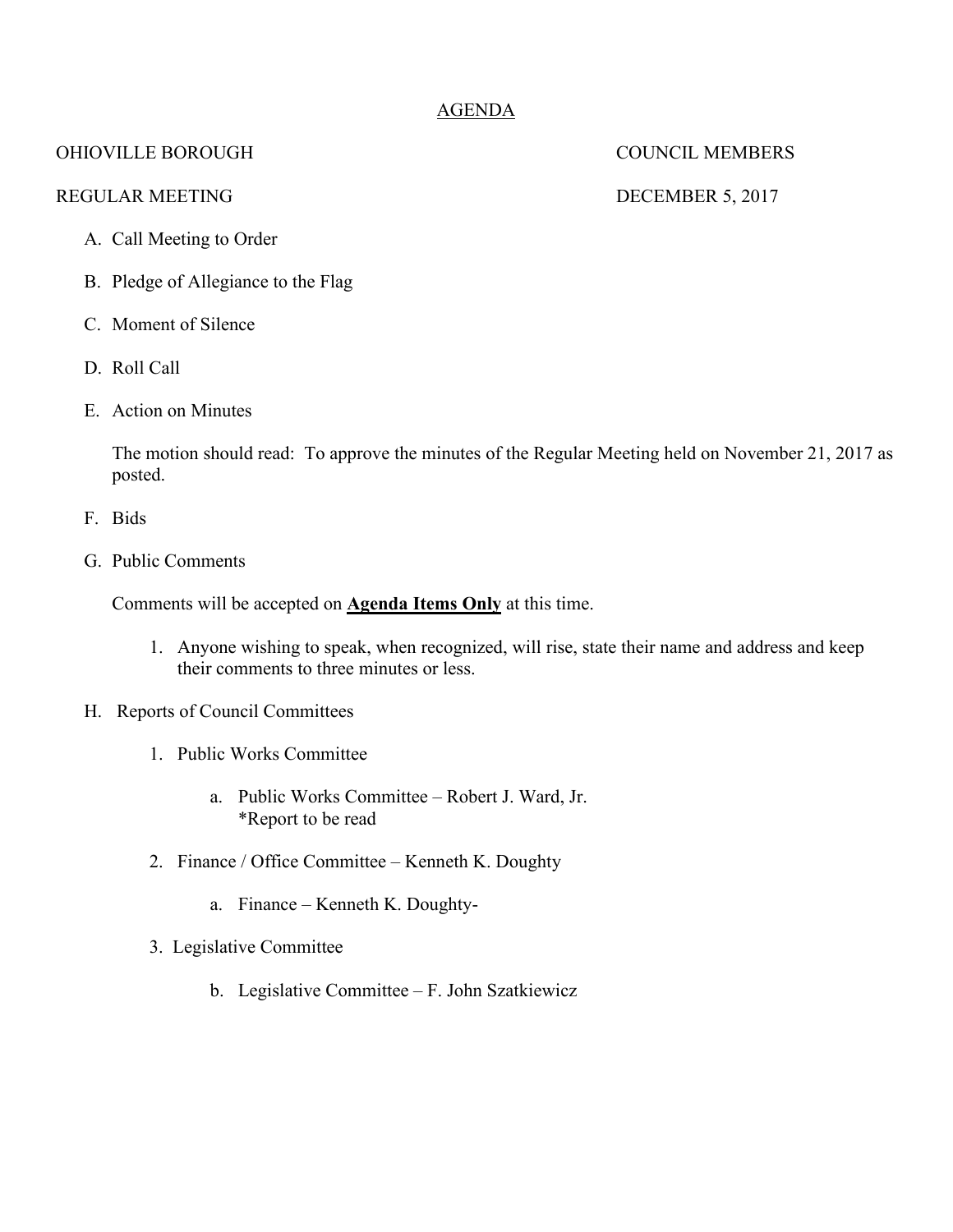- 4. Public Utilities Committee
	- a. Public Utilities Committee Kenneth K. Doughty
- 5. Public Safety Committee
	- a. Fire Committee Denise Cox
	- b. Police Committee Denise Cox-
- 6. Recreation Committee
	- a. Recreation Committee Lucas Hill
- I. Reports of Officers
	- 1. Mayor's Report Report to be read
	- 2. Secretary No Report
	- 3. Treasurer No Report
	- 4. Planning Commission No Report
	- 5. Emergency Coordinator No Report
	- 6. Borough Solicitor Paul A. Steff
	- 7. Borough Engineer HRG John Klein
	- 8. Sewage Enforcement Officer Mike Groves No Report
	- 9. Tax Collector No Report
- J. Unfinished Business –
- K. Action on Bills No Bills at this time.
- L. Ordinances or Resolutions None at this time.
- M. Communications None at this time.